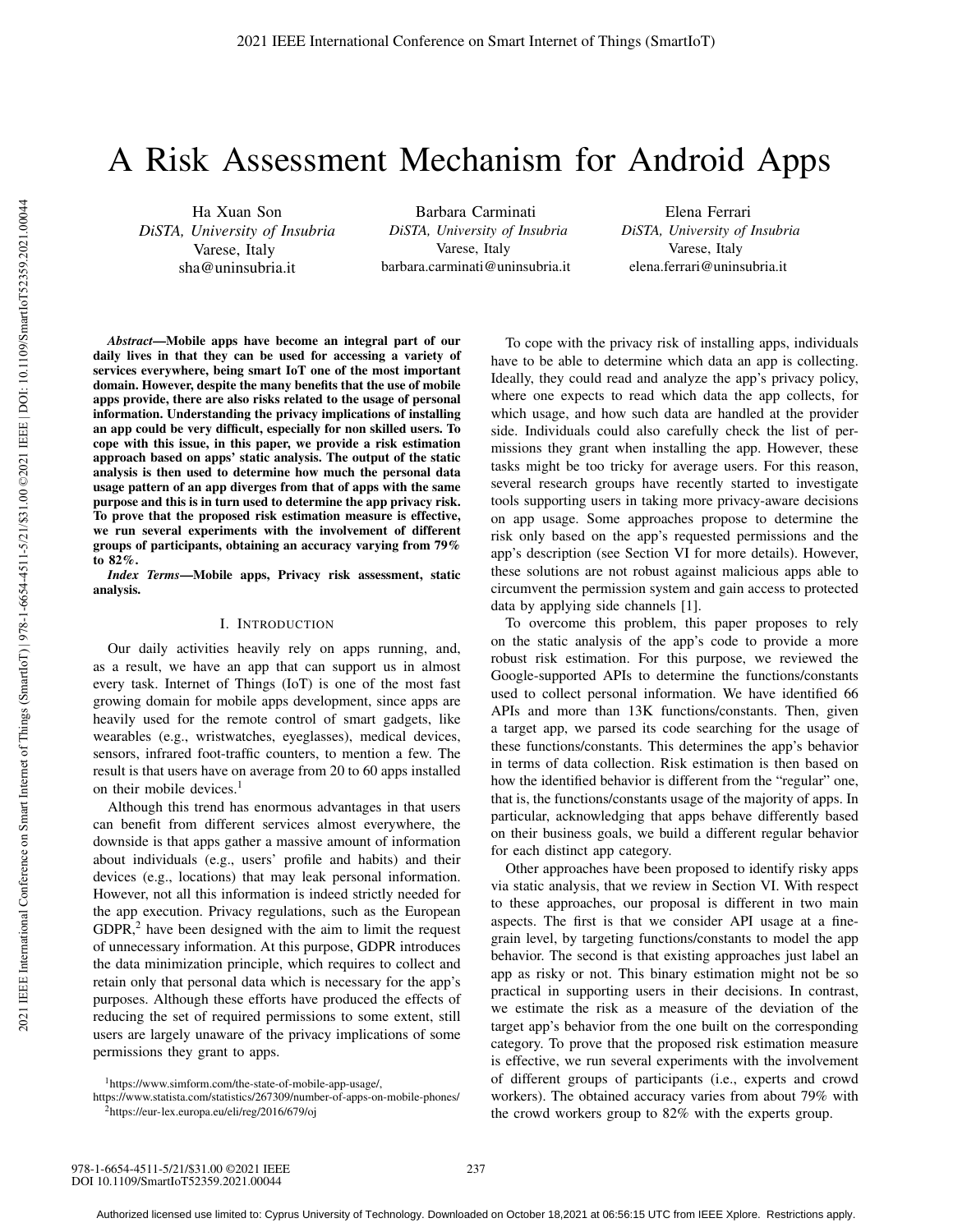The remainder of this paper is organized as follows. Section II provides the definitions of the behavior of an app and of an app's category. Section III presents our risk measure, whereas details on static analysis are provided in Section IV. Experimental results are presented in Section V. Related work are discussed in Section VI. Finally, Section VII concludes the paper.

## II. APPS BEHAVIOR IN PERSONAL DATA USAGE

To build the behavior of an app, we focus on how it requests personal data and how the pattern of its requests (called *app signature* in what follows) is different from the "regular" one. To determine the "regular behavior", we analyze which personal data the majority of the apps with the same business goal (e.g., social network, shopping, sports, etc.) requires. We then estimate to what extent the target app signature diverges from the usual access pattern of the corresponding group of similar apps (denoted in what follows as *category signature*).

To determine an app signature, we analyze the app's source code to detect API functions or constants that exploit personal data. Instead of dynamic code analysis, we use a static analysis approach, since it is easier to be deployed on a large number of apps (cfr. Section IV). Static analysis is fine-grain in that we consider functions/constants usage for each API, rather than only classes and APIs usage. In this way, we are able to precisely determine which personal data an app collects.

## *A. App signature*

To determine which personal data an app  $a$  collects, we rely on static analysis of its source code. In parsing the source code, we are interested only in those instructions used to collect personal data. As such, we have conducted a review of Googlesupported APIs for determining the functions/constants used to collect personal information. In particular, we target seven types of personal data, namely: user location (e.g., city, country), public places (i.e., public places where users have been); media (e.g., users' image, video, audio); connection (e.g., wifi name, used to infer user location in case of public wifi, activity on Bluetooth, NFC); hardware (e.g., camera, USB devices); telephony (e.g., contacts info, phone number); user profile (e.g., birthday, gender, name); and health and fitness (e.g., heart rate, step counts, body fat). For each of these seven data types, we identified all APIs that have at least a function/constant collecting personal data of that type.

In total, we identified 66 APIs. The results of the analysis is reported in Table I, where, for each data type, we present only some of the corresponding collected data, and the number of analyzed APIs, classes and functions/constants.

Given an app  $a$ , we model its behavior with respect to the collection of data of a given type dt as a vector  $V_a^{dt}$ , containing an element for each distinct function/constant able to retrieve a data of dt type.  $V_a^{dt}$ 's elements have value 1, if the corresponding function/constant is present in a's source code; 0, otherwise. As such, the behavior of an app w.r.t personal data usage is represented as a set S*<sup>a</sup>* of seven vectors, one for each data type dt, to which we refer to as *app signature*.

Example 1. *The first five rows of Table II show the signatures of five different apps. For the sake of simplicity, each row presents only a portion of the vector associated with the location data type, i.e.,* V *location. In particular, we focus on five functions related to: address, city, country, postal code, and last location.*

#### *B. Category signature*

To estimate the risk of an app, we compare it against what is expected to be its typical behavior w.r.t personal data usage. Acknowledging that apps behave differently based on their business goals, we generate a different behavior for each distinct category available in app stores. In this paper, we exploited the categories available at Google Play store.

To build this behavior, for each of the considered category, we analyzed a set of apps belonging to the same category, say *Cat*. As it will be described in Section IV, this set, referred to as training dataset, is generated by selecting apps from the top 10% of the most-downloaded apps in a given category. We run the static analysis on the training dataset to generate a set of app signatures, one for each app in the training dataset. Then, we extract from this set some common patterns, representing the typical behavior for *Cat*, denoted in what follows as *category signature*. More precisely, given a category *Cat* the corresponding signature S*Cat* consists of 7 vectors, one for each data type  $dt$ , denoted in what follows as  $V_{Cat}^{dt}$ .  $V_{Cat}^{dt}$  is generated by considering all  $V_{\overline{a}}^{dt} \in S_{\overline{a}}$ , for each app  $\overline{a}$  of the training dataset. Elements of  $\overline{V}_{Cat}^{dt}$  are set to 1, if at least 50% of the values of the corresponding elements in  $V_a^{dt}$  computed on all apps in the training dataset are set to 1, they are set to 0, otherwise.

For instance, the last row in Table II presents the signature of the Sport category, built assuming as training dataset only the 5 apps whose signatures are listed in the first five rows of the table.

# III. RISK ESTIMATION

To estimate the risk of a target app  $a$  belonging to a category *Cat*, we compare its signature  $S_a$ , with *Cat*'s signature  $S_{Cat}$ . According to our approach, the lower is the deviation of S*<sup>a</sup>* from  $S_{Cat}$ , the lower is the risk that a collects not-necessary personal data. As such, we need a distance function  $\mathcal{DF}$  able to compare the two signatures  $S_a$  and  $S_{Cat}$ . More precisely, for each  $dt$  in the 7 considered data types, we first evaluate separately  $\mathcal{DF}$  on a's vector  $V_a^{dt} \in S_a$  and the corresponding vector  $V_{Cat}^{dt} \in S_{Cat}$ . The final risk estimation is then given by averaging the obtained 7 distance values.

In the following, we first present the distance function  $D\mathcal{F}$ for a single data type.

#### *A. Distance function for a single data type*

Given a data type  $dt$  and a target app  $a$ , a naive way to measure the distance between  $V_a^{dt}$  and  $\dot{V}_{Cat}^{dt}$  is to compute the Hamming distance among the two vectors. This would help to determine the mismatch between the signature of the target app  $a$  and the corresponding category signature. However, this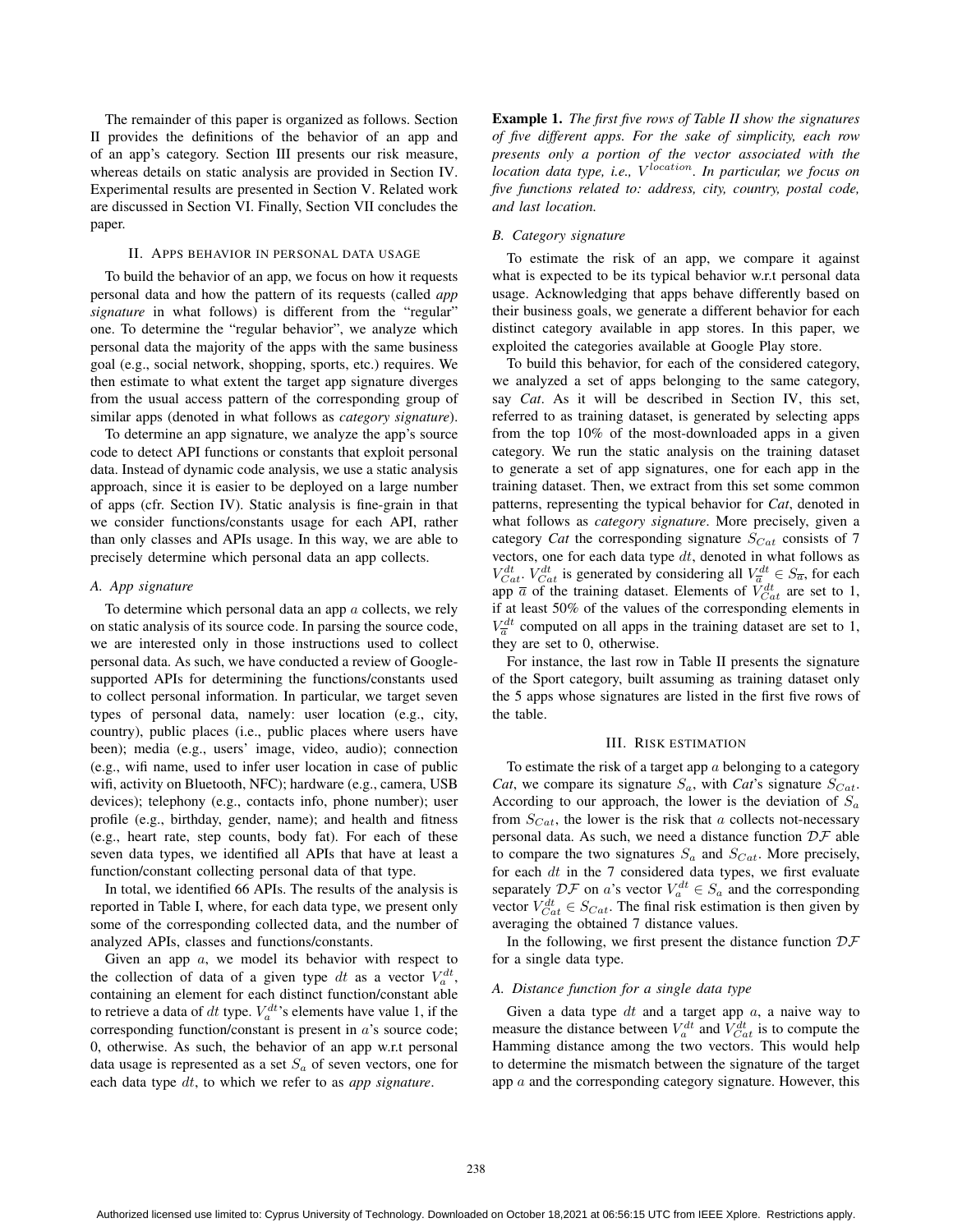Table I

EXAMPLES OF COLLECTED DATA FOR EACH DATA TYPE, THE NUMBER OF ANALYZED APIS, CLASSES, AND FUNCTIONS/CONSTANTS

| Data type      | Collected data                               | <b>APIs</b> | <b>Classes</b> | <b>Functions/Constants</b> |
|----------------|----------------------------------------------|-------------|----------------|----------------------------|
| Location       | Longitude, latitude, address, public places  |             | 92             | 1189                       |
| Media          | Image, media metadata, audio, video          | 24          | 588            | 5362                       |
| Connection     | IP address, wifi, bluetooth, http, nfc       | 13          | 329            | 3215                       |
| Hardware       | Device name, camera, mobile sensors          |             | 84             | 1146                       |
| Telephony      | Send/receive SMS, contact, phone number      |             | 127            | 1637                       |
| User profile   | Birthday, gender, name, organization         |             | 58             | 354                        |
| Health&fitness | Fitness activities, height, weight, body fat |             | 82             | 632                        |

Table II EXAMPLES OF A PORTION OF THE SIGNATURES OF FIVE APPS IN THE SPORT CATEGORY AND RELATED CATEGORY SIGNATURE

|                           | getAddress() | getCity() | getCountry() | getPostalCode() | getLastLocation() |
|---------------------------|--------------|-----------|--------------|-----------------|-------------------|
| App 1 signature           |              |           |              |                 |                   |
| App 2 signature           |              |           |              |                 |                   |
| App 3 signature           |              |           |              |                 |                   |
| App 4 signature           |              |           |              |                 |                   |
| App 5 signature           |              |           |              |                 |                   |
| Sports category signature |              |           |              |                 |                   |

is not enough for our scenario, since we have to consider that not all the deviations from the regular behavior have the same importance, as the following example clarifies.

Example 2. *Let us consider the signature of the first and third app in Table II (i.e., first and third row of the table). They both have only one element different from the corresponding category signature represented in the last row, that is:* getCity() *and* getLastLocation()*. As such, the two apps have the same Hamming distance. However, we can notice that, in the first app, the anomaly is due to a data item (i.e., city name) which is similar to another information considered normal for the sports category (i.e., postal code). In contrast, the third app collects a data item (i.e., last location) which is not similar to any of the other information considered normal for the sports category, according to the category signature. Therefore, the third app must be considered more risky than the first one.*

In order to understand the relevance of a deviation, we need to be able to catch the semantic similarity between different data items collected by apps. At this purpose, for each considered data type, we build a taxonomy exploiting the hierarchy of APIs related to that data type. In the taxonomy, the root node denotes the data type (e.g., location), whereas first-level nodes represent the APIs considered for that data type, whereas second-level nodes model the classes belonging to each API in the first-level. Finally, leaves indicate the functions/constants belonging to the class represented by the parent node, that is, the personal data items collected by that function/constant. Each element in  $V_a^{dt}$  and  $V_{Cat}^{dt}$  correspond to a leaf of the corresponding  $dt$  taxonomy.

Example 3. *Figure 1 shows a portion of the taxonomy built for the location data type, where the root node is called* location info*, first-level nodes represent the considered APIs (e.g.,* location.places *API), second-level nodes model the classes belonging to those APIs (e.g.,* Place, Location

*classes), whereas leaves represent the functions/constants that allow the collection of location data (e.g.,* getName()*).*

Given a data type  $dt$  and a target app  $a$  beloging to category  $Cat$ , the proposed distance function  $DF$  takes as input vectors  $V_a^{dt}$  and  $V_{Cat}^{dt}$  and compares each pair of corresponding elements, that is,  $V_a^{dt}[i]$  and  $V_{Cat}^{dt}[i]$ . In particular,  $\mathcal{DF}$  associates a risk value to all possible combinations of values of  $V_a^{dt}[i]$ and  $V_{Cat}^{dt}[i]$ . Hereafter, we analyze the four possible cases by discussing the risk value we propose for each of them. We recall that  $V_a^{dt}[i]=1$  means that the target app collects a data item of type  $dt$  by exploiting the function/constant corresponding to the i-th position in the vector. Similarly,  $V_{Cat}^{dt}[i] = 1$  implies that the majority of the apps in *Cat* in the training dataset collect the same data item.

 $V_a^{dt}[i] = 1$  and  $V_{Cat}^{dt}[i] = 1$ . This implies that both the target app  $a$  and the majority of the apps in the same category belonging to the training dataset exploit the function/constant corresponding to the vector's i-th position. There is no deviation of the target app  $a$  from the category behavior, as such, the distance function  $\mathcal{DF}$  associates a 0 risk value.

 $V_a^{dt}[i] = 0$  and  $V_{Cat}^{dt}[i] = 0$ . Similarly to the previous case, there is no deviation of  $a$ 's behavior w.r.t. the one of the apps in the same category. Therefore, the risk is set to 0.

 $V_a^{dt}[i] = 0$  and  $V_{Cat}^{dt}[i] = 1$ . This represents the case where the majority of apps in the same category of  $a$  collect a data item that the app  $a$  does not request. Even if this is a deviation of a from the category behavior, we do not consider this as risky since, in terms of personal data collection, a does not collect a data item that similar apps collect. Therefore, function  $\mathcal{DF}$ assigns a 0 risk value for this case.

 $V_a^{dt}[i] = 1$  and  $V_{Cat}^{dt}[i] = 0$ . In this case, a requests a data item that is not normally required by similar apps. As such, a nonzero risk value has to be assigned for this case. However, as Example 2 highlights, not all deviations are equally relevant. To understand the importance of the mismatch, we first search among the data items that are usually required by the apps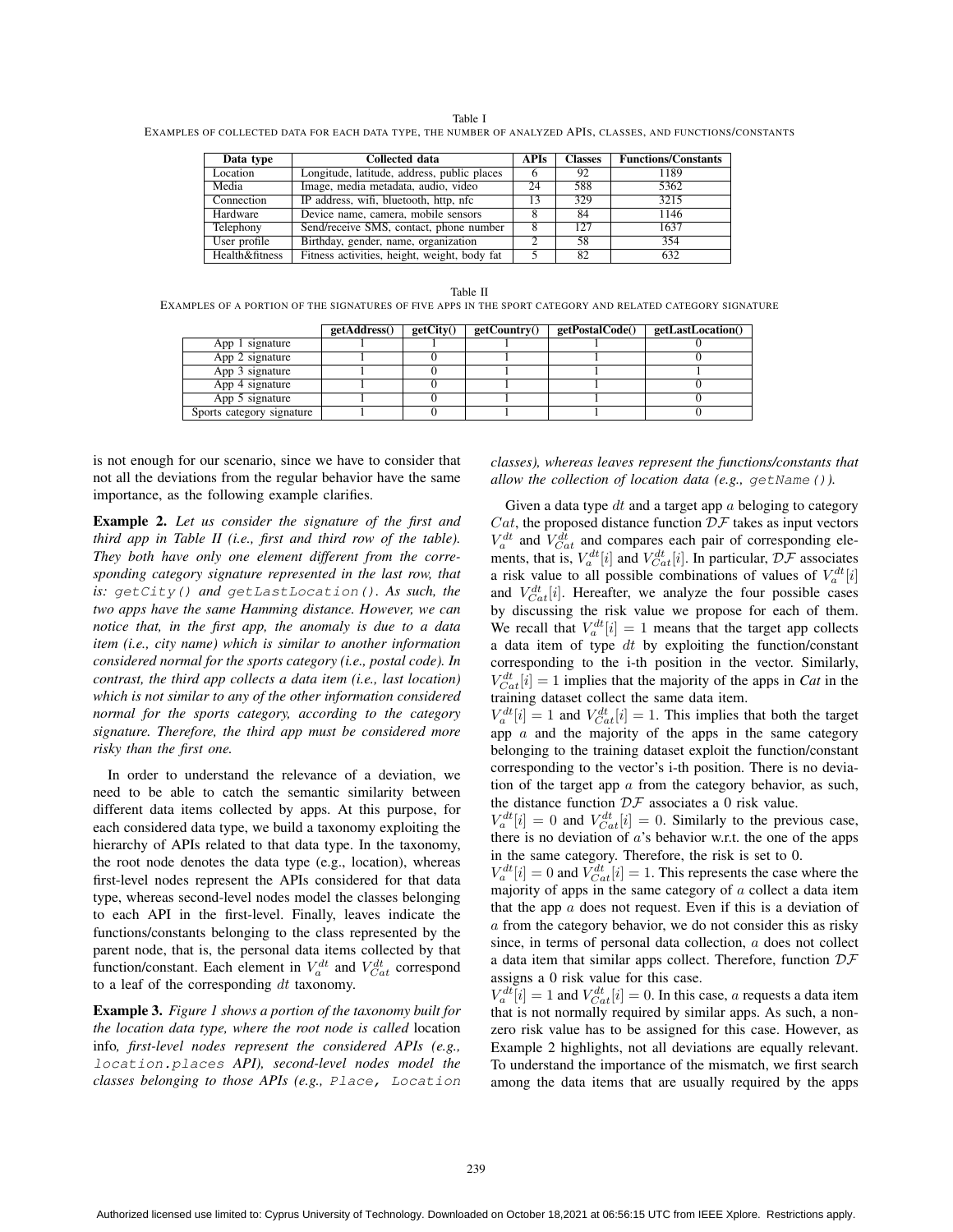

Figure 1. A portion of the location taxonomy

in the considered category (i.e., those elements in  $V_{Cat}^{dt}$  with values 1) the item that, based on  $dt$  taxonomy, is more similar to  $V_a^{dt}[i]$ . Hereafter, we refer to this item as the *closest collected data item of*  $V_a^{dt}[i]$ , denoted as  $ccd(V_a^{dt}[i])$ . The risk value is then estimated based on the similarity between  $V_a^{dt}[i]$ and  $ccd(V_a^{dt}[i])$ . More similar are the two data items less risky is the collection of  $V_a^{dt}[i]$  by a. This is the case, for instance, of data items getCity(), getLastLocation() (Exp. 2).

Therefore, in order to estimate the risk value of a target app, we need to introduce: a function  $ccd()$  that, given a data item, returns its closest collected data item; and a similarity function  $sim()$ , to estimate the distance between the two on a taxonomy. The two functions are presented in what follows.

Given  $V_a^{dt}[i]$ , to find its closest collected data item we exploit the  $dt$  taxonomy, where  $V_a^{dt}[i]$  represents a leaf node. The purpose of  $ccd()$  is to traverse the taxonomy to find an element that in  $V_{Cat}^{dt}$  is set to 1 and is the closest element for  $V_a^{dt}[i]$ . In particular, starting from the leaf corresponding to  $V_a^{dt}[i]$ ,  $ccd()$  traverses the taxonomy up to  $V_a^{dt}[i]$ 's father node  $f$ , and searches among the leaves in the subtree rooted at f an item whose corresponding value in  $V_{Cat}^{dt}$  is set to 1.<sup>3</sup> If the search fails,  $ccd()$  goes up to f's father to search among leaves in the subtree rooted at it. This is repeated till finding a data item in  $V_{Cat}^{dt}$  with value 1 or reaching the root. In this latter case,  $ccd(V_a^{dt})$  is set to the root element.



Figure 2. A sample of the location data type taxonomy

Example 4. *Figure 2 describes a portion of the taxonomy*

 $3$ If more than one leaf has value 1,  $ccd()$  returns the first one. Indeed, according to the adopted similarity measure, leaves in the same subtree have the same distance w.r.t. a target node.

*for the location data type. For the sake of simplicity, labels of second-level nodes and leaves have been replaced by a single letter. Let us first consider an app app<sub>1</sub> with signature* {1, 0, 0, 0, 0, 0, 0, 0, 1, 0, 0, 1}*. Let us assume that the signature associated with app*<sub>1</sub>'s *category is*  $\{0, 1, 0, 1, 0, 1, 0, 0, 0, 0\}$ 1, 0, 0}*. For simplicity, in Figure 2, we reported the category signature values on the corresponding leaves of the taxonomy tree. Let us consider the 1-st element in app<sub>1</sub>'s signature (i.e.,*  $V_{app1}^{location}[1]=1$ ) corresponding to node G in the taxonomy. *According to Figure 2, the corresponding element in the category signature is equal to 0. This implies to search G's closest collected data item. At first, we look among leaves in the subtree rooted at G's father node (i.e., A), that is, H. Since H*'s value is 1,  $ccd(V_{app1}^{location}[1])$  is *H*.

In contrast,  $sim()$  computes the semantic similarity between two nodes (i.e.,  $V_a^{dt}[i]$  and  $ccd(V_a^{dt}[i])$ ). At this purpose we exploit dt taxonomy, having  $V_a^{dt}[i]$  and  $ccd(V_a^{dt}[i])$  be two leaves of it (or a leaf and the root). Literature offers several methods to measure the similarity among terms of a taxonomy [2]. Among them, we select the Wu&Palmer similarity measure [3]. This measure takes into account the leaves' lowest common ancestor node, which, in our taxonomy is a class or API, as such the distance takes into account whether the two functions/constants belong or not to the same class/API. More precisely, given two leaf nodes  $n_1$  and  $n_2$  in a taxonomy, Wu&Palmer similarity is defined as follows:

$$
WP(n_1, n_2) = \frac{2 * depth(lca)}{dist(n_1) + dist(n_2) + 2 * depth(lca)} \quad (1)
$$

where  $lca$  is the lowest common ancestor between  $n_1$  and  $n_2$ ,  $depth (lca)$  is the length of the path from  $lca$  to the root of the tree, whereas  $dist(n_1)$  (i.e.,  $dist(n_2)$ ) is the length of the path from  $n_1$  to lca (i.e.,  $n_2$  to lca).

Example 5. *Considering again Example 4, the Wu&Palmer*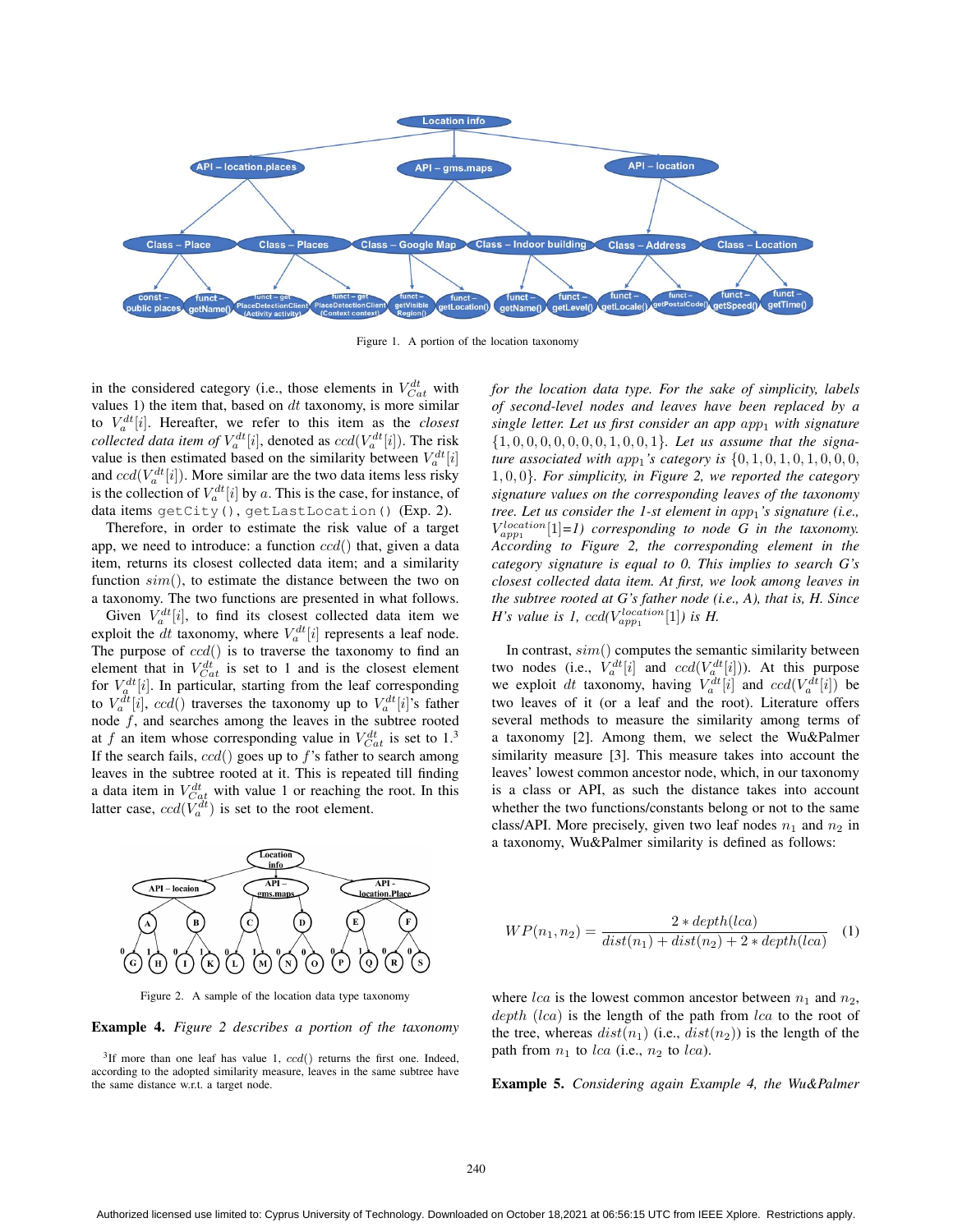*similarity between nodes G and H is:*

$$
WP(G, H) = \frac{2 \times depth (A)}{dist (G) + dist (H) + 2 \times depth (A)}
$$
  
=  $\frac{2 \times 2}{1 + 1 + 2 \times 2} = \frac{4}{6} = 0.667$ 

 $app_1$  *signature has also elements*  $V_{app_1}^{location}[8] = 1$  *and*  $V_{app1}^{location}[12] = 0$  *having values different from those of the category signature (see elements P and S in Figure 2). For both of them, the closest collected item is Q. Therefore,* W P(P, Q)*= 0.667, and* W P(S, Q)*=0.333.*

## *B. Risk estimation for a target app*

To compute the risk of a target app, we first compute the risk for each single data type  $dt$  considered in the app signature. We then combine the computed risk values to obtain the app risk level.

Definition 1. Risk based on a single dt. *Let* a *be a target app and* Cat *be its category. Let* dt *be one of the considered data types, and let*  $V_a^{dt} \in S_a$  *and*  $V_{Cat}^{dt} \in S_{Cat}$  *be the vectors corresponding to* dt *in* a*'s signature* S*<sup>a</sup> and in* Cat*'s signature* S*Cat, respectively. The risk of app* a *w.r.t. data type* dt *is estimated as follows:*

$$
\mathcal{DF}^{dt}(a) = \frac{\sum_{i \in V_a^{dt}} df(V_a^{dt}[i], V_{Cat}^{dt}[i])}{|V_a^{dt}|} \tag{2}
$$

*where*  $df(V_a^{dt}[i], V_{Cat}^{dt}[i])$  *is computed as follows:* 

$$
\begin{cases}\n1 - WP(V_a^{dt}[i], ccd(V_a^{dt}[i])) & if V_a^{dt}[i] = 1, V_{Cat}^{dt}[i] = 0; \\
0 & otherwise.\n\end{cases}
$$

**Example 6.** Let us consider again app<sub>1</sub>, assuming for the *location data type the taxonomy in Figure 2. The signatures of* app<sup>1</sup> *and of its category are reported in Table II. The risk of* app<sup>1</sup> *w.r.t* Location *is as follows:*

$$
\mathcal{DF}^{Location}(app_1) = \frac{WP(G, H) + WP(P, Q) + WP(S, Q)}{12}
$$

$$
= \frac{0.667 + 0.667 + 0.333}{12} = 0.1389
$$

Once the risk values for each of the considered seven data types have been computed, we compute the final risk value of an app.

Definition 2. Risk of an app*. Let* a *be a target app, and* Cat *be its category. The risk of* a *is defined as:*

$$
Risk(a) = \frac{\sum_{\forall dt} \mathcal{D}\mathcal{F}^{dt}(a)}{7}
$$
 (3)

#### IV. IMPLEMENTATION AND DATASETS

Given an app  $a$ , we first retrieve the app's Java code by decompiling its Android apk files. We exploit the apktool tool to obtain the dex files, and then the dex2jar tool to obtain a conventional jar file.<sup>4</sup> This permits retrieving

Table III TRAINING AND TARGET SET

|                | Category                               | <b>Training set</b> | <b>Target set</b> |
|----------------|----------------------------------------|---------------------|-------------------|
| 1              | Food and drink                         | 437                 | 49                |
| $\overline{2}$ | Health and fitness                     | 2558                | 285               |
| 3              | $\overline{\text{Map}}$ and navigation | 622                 | 70                |
| 4              | Music and audio                        | 563                 | 63                |
| 5              | Social networks                        | 162                 | 18                |
| 6              | Beauty                                 | 547                 | 61                |
| 7              | <b>Business</b>                        | 1039                | 116               |
| 8              | Shopping                               | 1071                | 119               |
| 9              | Entertainment                          | 1588                | 177               |
| 10             | Finance                                | 385                 | 43                |
| 11             | Medical                                | 1521                | 170               |
| 12             | <b>Tools</b>                           | 1683                | 188               |
| 13             | Sport                                  | 2002                | 203               |
| 14             | Travel                                 | 989                 | 110               |
| 15             | Education                              | 1434                | 160               |

the app's class files. Finally, we obtain the Java code corresponding to each app by using the  $j$  adx tool.<sup>5</sup> Then, we parse the obtained Java code to detect the invoked/declared APIs, classes, functions, and constants, based on the keyword import and their activity scope specified in  $"\{$  "... " $}"$ ".

The amount of functions/constants to be analyzed is very high (i.e., 17,117). To have a more efficient analysis, we focused only on functions/constants related to the seven selected personal data types (cfr. Table I). This results in 13,535 functions/constants used in the static analysis to generate the apps' signature.

To run the experiments, we create two datasets: the training set  $(TrainingSet)$ , used to build the category signatures, and the set of target apps  $(TargetSet)$ , used to evaluate the proposed approach. To generate both of them, in November 2019, we downloaded some apps from the first 10% of the list of the most-downloaded apps for each of the considered categories, $6$  in particular, those whose APK files were available in the app market.<sup>7</sup> This resulted in 21,784 apps, on which we run the static analysis. Among them, 18,098 were successfully decompiled  $(83.08\%)$ .<sup>8</sup> The whole reverse process required about 519.54 hours, i.e., approximately 85.86 seconds per app.

The resulting apps were then randomly divided into two disjoint datasets, namely training set (90%) and target set (10%). Table III shows, for each category, the number of apps in the training set and in the target set, respectively.

# V. EXPERIMENTAL EVALUATION

The purpose of our evaluation is to validate the proposed risk measure against risk users' perspective. Therefore, we acquire user feedback to check if users consider risky those apps collecting not appropriate data (out of scope wrt app category). We developed a web application to show to each participant a predefined set of apps. At first, participants are

<sup>4</sup>http://ibotpeaches.github.io/Apktool/ http://github.com/pxb1988/dex2jar

<sup>5</sup>https://github.com/skylot/jadx

<sup>6</sup>https://www.appbrain.com/stats/google-play-rankings/

<sup>7</sup>APK files have been downloaded at https://apkpure.com/

<sup>8</sup>Manual inspection revealed that failures are due to code obfuscation.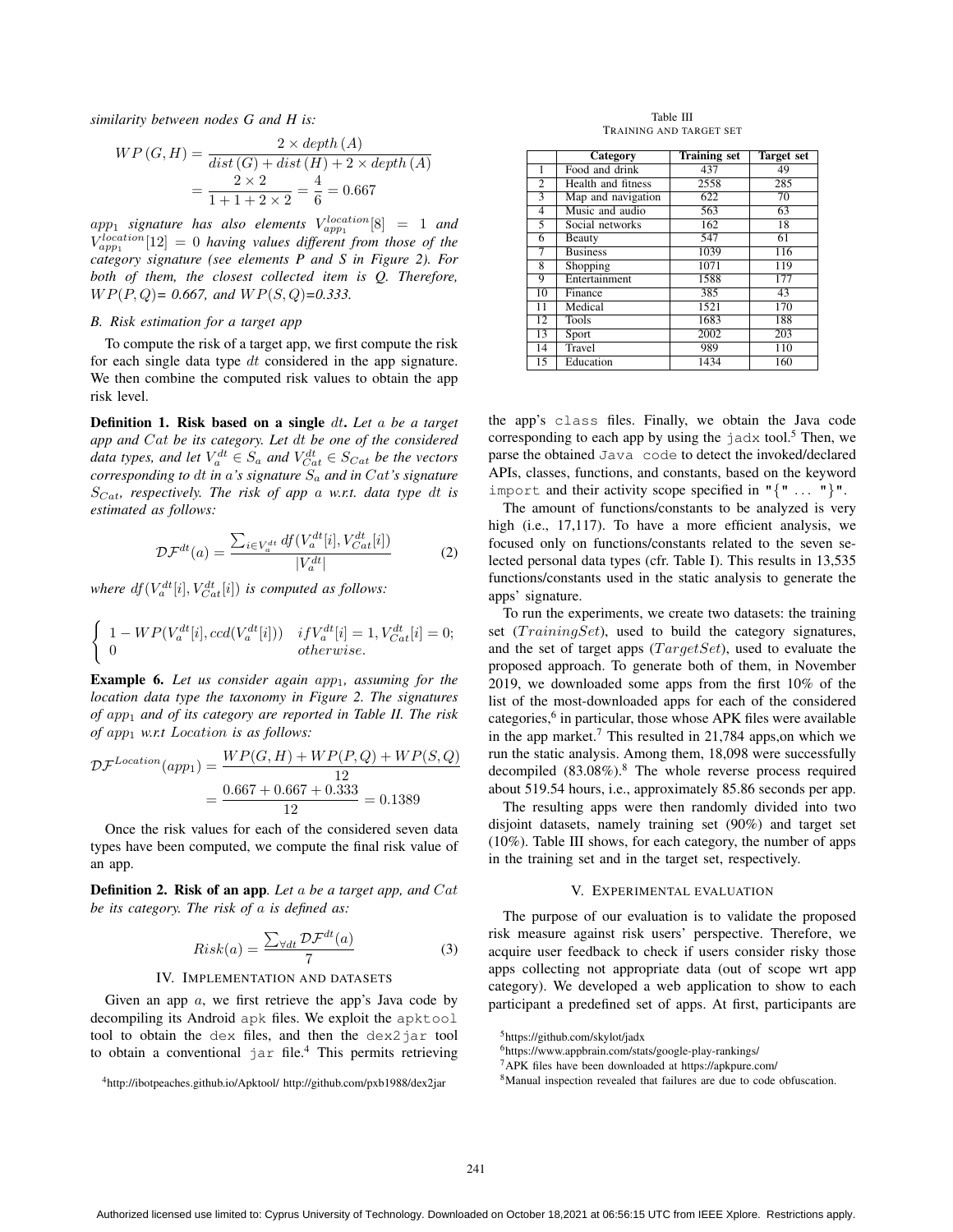asked to read information about these apps (i.e., description, category name) that we consider useful to judge the risk level. Before asking to associate a risk level with a target app, we ask participants to rate whether they feel necessary or not that the target app collects a given data item. This is done for each single data item (e.g, address, image, audio, video) required by the app. Participants can express this with a label, ranging from Very unnecessary to Very necessary. This step ensures that each participant carefully considers which data items are indeed collected by the target app, and thus makes a more conscious judgment of the app's risk level. Moreover, the collected information is used to verify the quality of participant feedback, in that we manually inspected all feedback to check consistency between associated risk level and collected labels to remove possible random answers.

In the last step, participants are asked to select a risk level for the target apps (by selecting a value from a fivepoint Likert scale. Very low - Very high) <sup>9</sup> As a further quality check, we have asked each participant to write a short motivation for the selected risk level. The time for each survey is about 40 minutes.

# *A. Participants*

We use two groups of participants to better understand the performance of our approach and how they are impacted by user characteristics. The first group has been selected to test our risk measure with expert users. At this purpose, we collected the feedback of 64 experts, all of them working in the Computer Science field. These experts work in both academic (45 users) and industrial institutions (19 users) in different countries (e.g., USA, Italy, Switzerland, Germany, Sweden, France, Cyrus, Greece, Vietnam, Morocco, and Singapore). Participants have an average age of 28.9 (from 24 to 37). Among the 45 participants working in academic institutions, 14 are lecturers/professors, whereas the others are Ph.D students and post-docs. For the participants working in industry, they are junior and senior developers.

The second group of participants has been selected to ensure the involvement of a good number of participants of different nationalities, ages, and educational levels. At this purpose, we exploit the Microworkers crowdsourcing platform<sup>10</sup> for the enrollment of participants (called workers). We select only the workers with the best rating in Microworkers platform.

We received 131 participants' feedback; however, we used only 101 of them, since 30 workers' contributions do not pass our quality checks (i.e., the worker used answer automation tools). The participants came from different countries (e.g., UK, Italy, India, Spain, Portugal, USA), with an average age of 29.4, being the oldest worker 52, and the youngest 18. They have different educational levels (e.g., student, bachelor) and background (e.g., accountant, teacher, manager). 60% of the participants were reported to have a bachelor degree or

9We used a five-point Likert scale, since it is a good trade-off between required users' effort and response quality [4].

10https://www.microworkers.com/

equivalent, whereas 6% of them had a master degree or a Ph.D. Workers were compensated \$4.5 for each successful feedback.

# *B. Metrics*

Since we consider 5 risk levels (i.e., Very Low, Low, Neutral, High and Very High), we exploit a 5X5 confusion matrix to measure the effectiveness of our measure (see Table IV). The columns describe the risk levels estimated by our approach, the rows represent possible actual level given by the experiment participants. Finally, the cells denote error value  $(E)$  or true positive  $(TP)$ . From the confusion matrix, we define the evaluation metrics given in Table V.

#### *C. Experimental settings*

We run a set of preliminary experiments to determine to what extent the information we provide to users to judge the risk of an app impacts the user final decision. We conduct three experiments, by varying the provided information, and we analyze its impact on the selected app risk level. In all the experiments, we use a fixed set of apps (10 apps), randomly selected from the *Targetset*.

In  $exp<sub>0</sub>$ , for each target app, each participant is informed only on the requested personal data. In contrast, in  $exp<sub>1</sub>$ , we provide to each participant the information provided in  $exp_0$  as well as the category to which the target app belongs to. Finally, in  $exp_2$ , we provide all the information provided in  $exp_1$ , plus the description of the target app as well as its features.<sup>11</sup>

The number of participants is the same for all the settings, that is, 15 Microworkers and 15 experts. We start from  $exp_0$ and then we go on with  $exp_1$  and  $exp_2$  to see whether having more information about the target app influences the user feedback. To limit the case that workers/experts can remember their decisions in previous experiments, we run the three experiments ten days apart.



Figure 3. Crowdsourcing-based and expert-based accuracy for  $exp_0$ ,  $exp_1$ and  $exp<sub>2</sub>$ 

Figure 3 shows that the accuracy for the expert-based is higher than that of the crowdsourcing-based dataset for all the three settings. In addition, the greater increase in accuracy is obtained by changing from  $exp_1$  to  $exp_2$  setting. Moreover, also the feedback we received from participants show that they do not consider the information provided in the first

<sup>&</sup>lt;sup>11</sup> App features denote the main service characteristics provided by the app.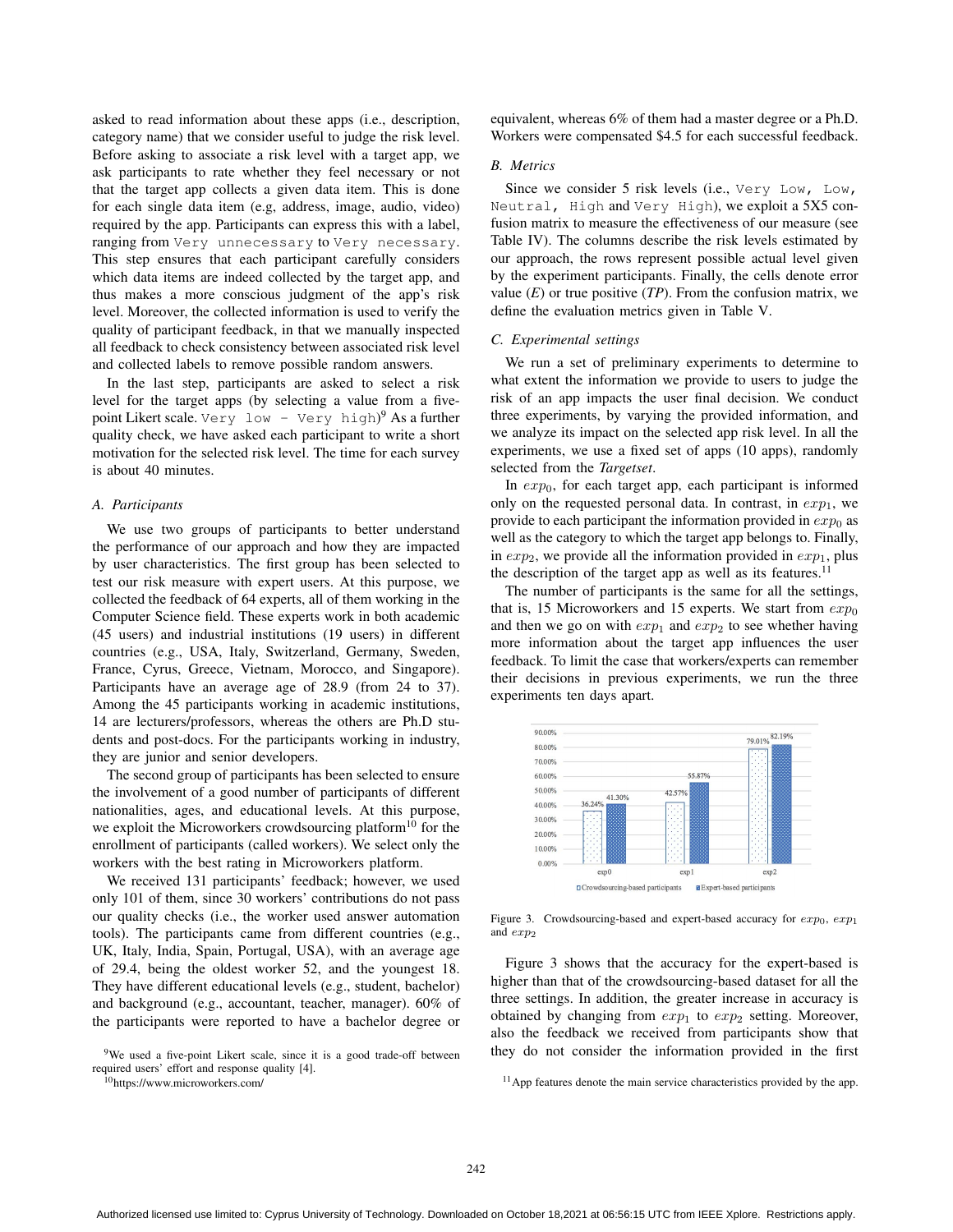| Table IV                |  |
|-------------------------|--|
| <b>CONFUSION MATRIX</b> |  |

|                    | Estimated value: $VL$ | Estimated value: $L$ | Estimated value: $N$ | <b>Estimated value:</b> H | Estimated value: $VH$ |
|--------------------|-----------------------|----------------------|----------------------|---------------------------|-----------------------|
| Actual value: $VL$ | $\tau P_{VL}$         | $E_{V.L}$            | $E_{VL,N}$           | $E_{V}L$ .H               | $E_{V L, V H}$        |
| Actual value: $L$  | $E_{L.VL}$            | $TP_{\rm i}$         | $E_{L,N}$            | $E_{L,H}$                 | $E_{L,VH}$            |
| Actual value: $N$  | $E_{N,VL}$            | $E_{N.L}$            | $TP_N$               | $E_{N.H}$                 | $E_{N,VH}$            |
| Actual value: $H$  | $E_{H,VL}$            | $E_{H.L}$            | $E_{H.L}$            | $TP_{\rm H}$              | $E_{H.VH}$            |
| Actual value: $VH$ | $E_{VH.VL}$           | $E_{VH.L}$           | $E_{VH,N}$           | $E_{VH,H}$                | $TP_{VH}$             |

#### Table V METRICS DEFINITION

| Acc              | $(TP_{VL} + TP_L + TP_N + TP_H + TP_{VH})$ / # samples                                                   |
|------------------|----------------------------------------------------------------------------------------------------------|
| $Pre_{VI.}$      | $TP_{VL}/(TP_{VL}+E_{L,VL}+E_{N,VL}+E_{H,VL}+E_{VH,VL})$                                                 |
| Pre <sub>L</sub> | $TP_L$ /(TP <sub>L</sub> +E <sub>VL,L</sub> +E <sub>N,L</sub> +E <sub>H,L</sub> +E <sub>VH,L</sub> )     |
| Pre <sub>N</sub> | $TP_N/(TP_N+E_{VL,N}+E_{L,N}+E_{H,L}+E_{VH,N})$                                                          |
| Pre <sub>H</sub> | $TP_H/(TP_H+E_{VL,H}+E_{L,H}+E_{N,H}+E_{VH,H})$                                                          |
| $Pre_{VH}$       | $TPVH$ /(TP <sub>VH</sub> +E <sub>VL,VH</sub> +E <sub>L,VH</sub> +E <sub>N,VH</sub> +E <sub>H,VH</sub> ) |
| $Re_{VL}$        | $TP_{VL}/(TP_{VL}+E_{VL,L}+E_{VL,N}+E_{VL,H}+E_{VL,VH})$                                                 |
| $Re_L$           | $TP_L$ /(TP <sub>L</sub> +E <sub>L,VL</sub> +E <sub>L,N</sub> +E <sub>L,H</sub> +E <sub>L,VH</sub> )     |
| $Re_N$           | $TP_N/(TP_N+E_{N,VL}+E_{N,L}+E_{N,H}+E_{N,VH})$                                                          |
| Re <sub>H</sub>  | $TP_H/(TP_H+E_{H,VL}+E_{H,L}+E_{H,L}+E_{H,VH})$                                                          |
| $Re_{VH}$        | $TPVH/(TPVH+EVH,VL+EVH,L+EVH,N+EVH,H)$                                                                   |
| $F1_C$           | $2*(Pre_C * Re_C)/(Pre_C + Rec_C), C \in \{VL, L, N, H, VH\}$                                            |

two settings enough for evaluating the risk of a target app.<sup>12</sup> Therefore, we run our subsequent experiments by considering  $exp<sub>2</sub>$  setting.

## *D. Results*

We compare the risk level computed by our approach with the risk level given by the participants. for both datasets.

Table VI reports the result for both datasets. Generally, the accuracy of experts (82.188%) is higher than that of the crowdsourcing dataset (79.009%). For both the datasets this experiment confirms that our risk measure is usually in line with the participants' feedback. We also measure the F1 score (cfr. Table V) for each class (i.e. Very Low, Low, Neutral, High and Very High) for both datasets. As we can see from Table VI, we have the lowest value for the F1 score for Neutral in both the datasets. The reason can be that users assign the Neutral rating when they lack the knowledge/background to assess the risk level of the target apps. In contrast, F1 low value for Very low level for the crowdsourcing-based dataset can be explained by the little awareness that not skilled users have on the privacy risks related to Android app.

# VI. RELATED WORK

A first group of proposals related to our approach are those exploiting app metadata for risk estimation. For instance, Sarma et al. [5] and Peng et al. [6] used probabilistic models to detect malicious apps, based on the requested permissions and their categories. Wu et al. [7] developed a framework that leverages on deep learning to identify correlations between the app's description and the requested permissions. These correlations assist users in determining whether an app description is accurate. In addition to permissions, Chia et al. [8] exploited app popularity, user ratings, and external community ratings to determine an app privacy risk. However, metadata do not accurately describe the actual behavior of an app w.r.t. the consumption of personal data. Indeed, many studies (e.g., [9]) have showed that apps can actually exploit more permissions than what they provide in their metadata. To take into account this issue, our approach exploits both metadata (e.g., app category) as well as input from the static analysis.

Other proposals focus on the requested permissions. For instance, Felt et al. [10] determined whether an Android app is over-privileged via static analysis. They classified an app as over-privileged if it requires permissions that are never actually used. Moutaz et al. [11], and Jianmao et al. [12] considered the set of 30 permissions provided by Google LLC [13], by labelling as critical those that have significant security/privacy impact. If any app requests these critical permissions, it is labelled as risky. Enck et al. [14] developed a system that detects whether an app makes use of risky combination of permissions. To do this, they manually defined a set of permission combinations, such as WRITE\_SMS and SEND\_SMS, to be considered risky. Then, they performed static analysis to label an app as malicious if it makes use of these combinations. All the above mentioned approaches determined the app's risk based only on its requested permissions. However, these solutions are not robust against malicious apps able to circumvent the permission system and gain access to protected data by applying side channels [1], such as using device sensors to uniquely identify users [15] or using the MAC address of the WiFi access point to infer user's location [16]. To overcome this limitation, our solution relies on static analysis to detect APIs/libraries usage.

Other proposals have also attempted to identify malicious apps and the leakage of private information by analysing the API usage. For example, the approaches proposed by [17], [18], [19], [20], [21] are based on the assumption that APIs/libraries are secure (i.e., "regular") when pervasively used by many apps (e.g., more than 60% in [19]). Exploiting this assumption, they cluster apps based on their APIs/libraries usage. They label an app as not risky, if it belongs to a cluster, or risky in case it is an outlier. Zhuo et al. [22] and Abhishek et al. [23] exploited static analysis to generate a graph representation of the data flow among API classes and possible

<sup>12</sup>For example: Crow29:*"In my opinion, this app is a privacy violation, so my choice is "High". Because it requires a lot of medical info. However, if it is a healthcare app, my answer is "Low"..."*points out that knowing the app category (which is provided by  $exp_2$  and  $exp_1$ ) is fundamental for assessing its risk level.